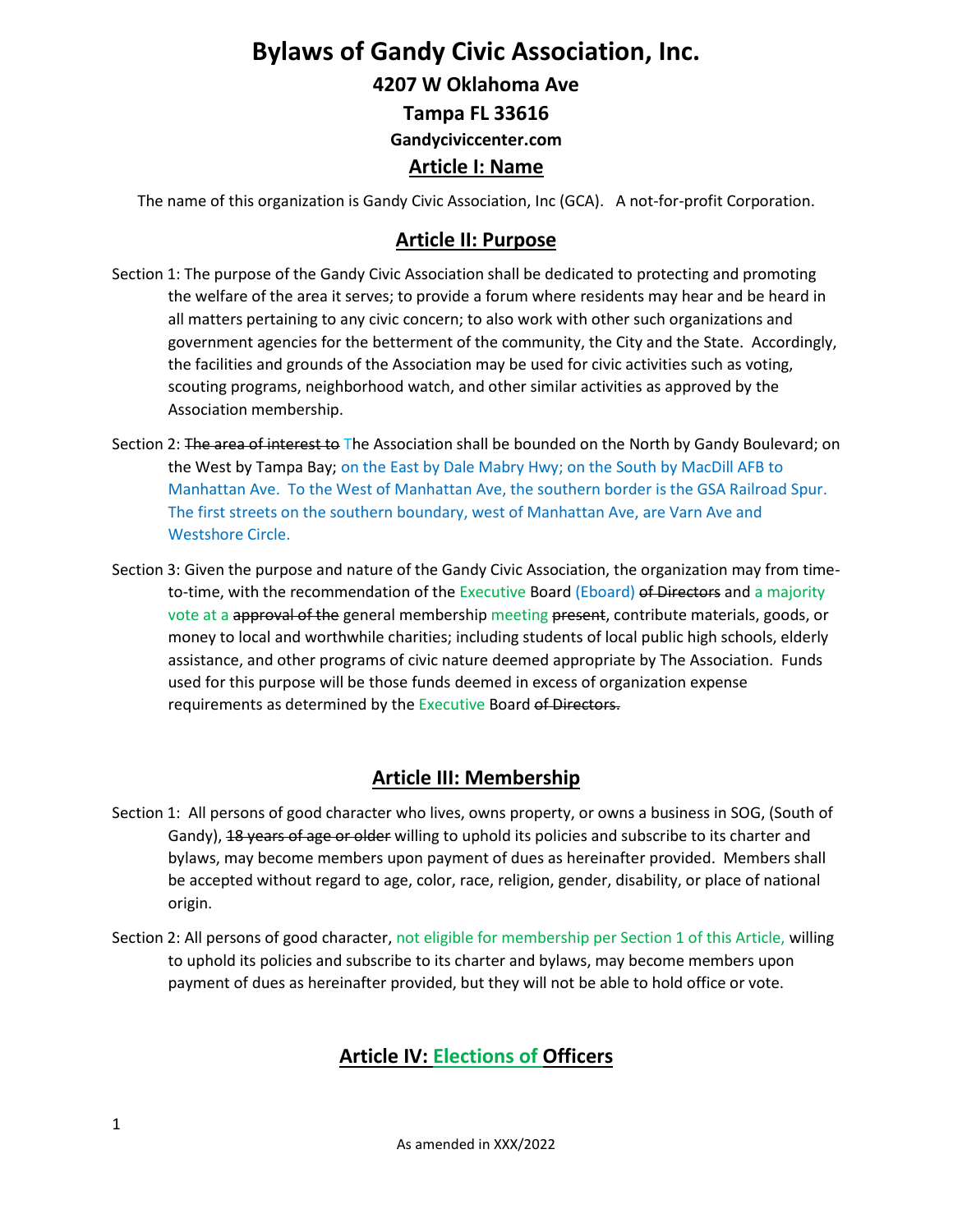- Section 1: Officers of the Association shall be President, Vice President, Secretary, Treasurer, and one Board Member at large (BML) and five (5) Trustees, all of whom shall be elected for a term of 24 months; with the exception of the fifth Trustee who shall be the outgoing president. If the outgoing president is unable to serve, an election will be held for the fifth position on the board. Officers and Trustees shall be nominated and selected from the membership as outlined in Article III Section 1.
- Section 2: Nominations for election may be submitted via email, US Mail, and in person at the October GCA general membership meeting. Nominations will be closed at the end of the October meeting, or on the second Wednesday of October if there is no meeting. If an office is uncontested, the sole candidate is considered elected, and no vote will be held for that office. The Vice President and Secretary will be elected in even-numbered years; the President and Treasurer and Board Member at Large will be elected in odd-numbered years. Nominations for election of officers to include President, Vice President, Secretary, Treasurer, and four trustees, shall be made at the November meeting of each odd year. The term of office shall begin on January 1<sup>st</sup> of the year following the year election.
- Section 3: No officer shall hold the same office consecutively more than two terms, or until replaced by a suitable candidate.
- Section 4: Only members in good standing with a three-month period of membership shall be allowed to make nominations for elections or accept a nomination. The consent of each nominee must be obtained before being placed in nomination.
- Section 5: The election of Officers shall be held at the November General Meeting, and/or electronically, and/or by U.S. mail, as designated by the Executive Board and noticed at least 30 days prior. The term of office shall begin on January 1<sup>st</sup> of the following year. All elections of officers shall be conducted by secret ballot on ballot slips furnished by the Secretary except in the event of a nominee having no opposition, when the Association may vote by voice in directing the Secretary to cast a unanimous ballot for such unopposed candidates. Members may vote by sealed absentee ballot, if said ballot is delivered to the Secretary by midnight the day preceding the election. Proxy voting will not be permitted.
- Section 6: Any and all Officer vacancies occurring in offices shall be reported by the Secretary at a regular meeting, or to the Executive Board. of Directors; following which, if required, the President may call a Special Election meeting for the purpose of filling to fill such vacancy or vacancies. In that event, the regular procedure for elections shall be followed. However, it shall be the authority of the Executive Board of directors to make such temporary appointment for an official or officials to hold office until an election takes place. All officers elected to fill a vacancy shall hold such office for the unexpired term of such office.
- Section 7: No person holding public political office shall be eligible to hold office in the Association, nor shall any officer of the Association continue in official tenure if the person becomes a candidate for public political office. Such an event shall call for immediate resignation from the Executive Board. Association member(s)
- Section 8: No member of the Executive Board of Directors shall receive compensation soley for the performance of duties as a member of the Executive Board of Directors.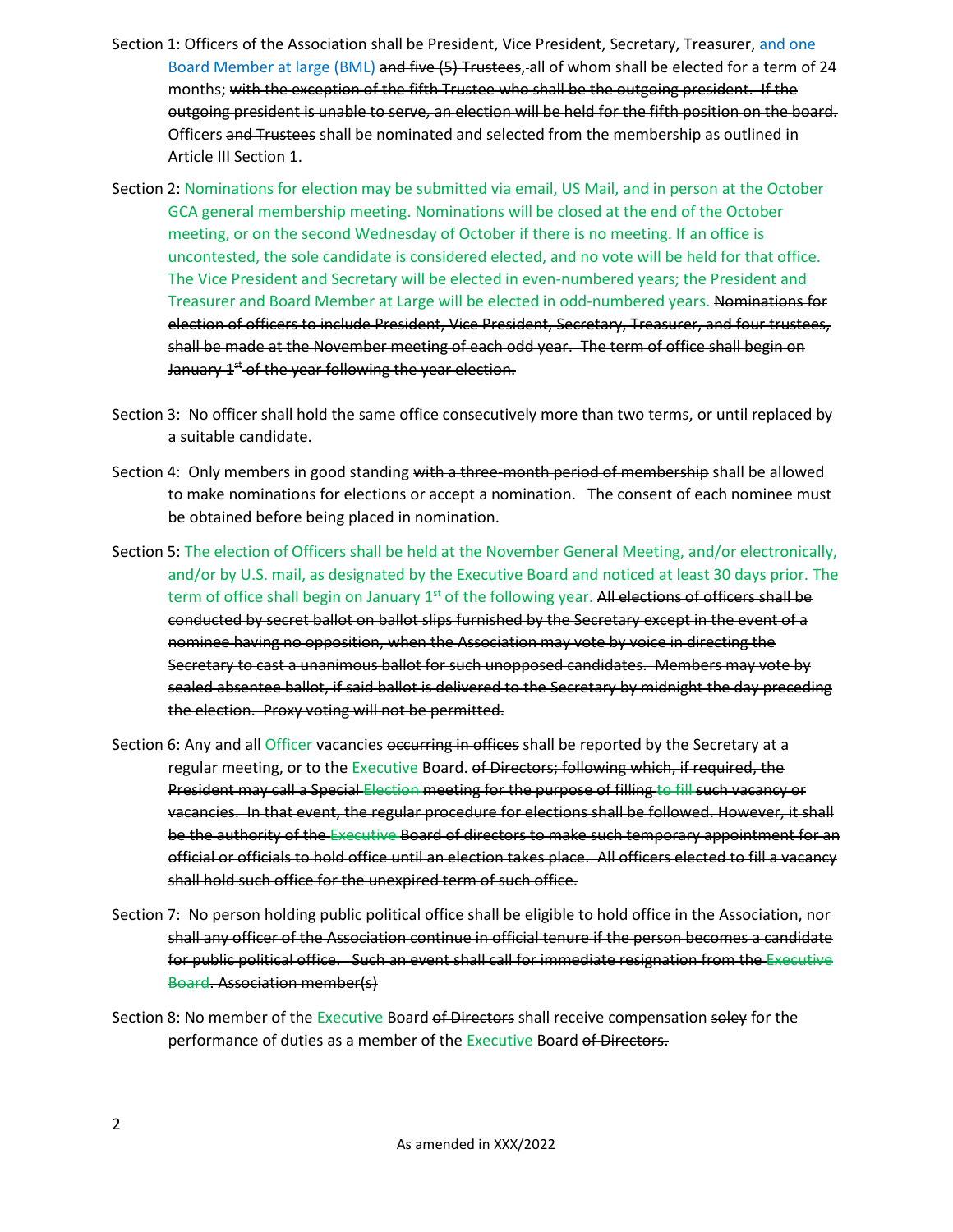Section 9: Failure to satisfactorily serve as an Executive Board member, including invalid absences from three or more meetings may result in removal from the Board. A majority of the remaining Executive Board members is required to make the removal.

#### **Article V: Duties of the Officers**

The Executive Board of Directors shall be composed of the President, Vice President, Secretary, Treasurer, and one Board Member at Large. The Terms of the directors shall be for a period of twentyfour months. They Directors will serve as custodians of the Association and shall be empowered to make recommendations for such things as may be of benefit to the Association. At the call of the President, they shall hold an executive meeting one week before the regular meeting. Special meetings of the Executive Board of Directors may be called by the President, or the President may be directed to hold such a meeting upon request of a majority vote quorum of the membership or the Executive Board of Directors.

- Section 1: President The President of the Association shall be the presiding officer at all regular and special meetings of the Association and shall conduct such meetings in a fair and impartial manner, conforming to Roberts Rules of Order, revised. The President shall have no vote on any question before the Association, except in the event of a tie vote, when he/she may cast the deciding ballot or vote. The President shall not speak for or against a motion submitted to the membership while occupying the Chair, make take the floor upon surrendering to the chair to the Vice President or other member during the time of the debate and shall not resume the Chair until after the vote on the question has been taken. The President shall be an ex-officio member of the Board of Directors and all committees, except the nominating committee, whenever his/her service may be helpful or required. As the head of the Association, he/she makes such recommendations as are calculated to develop interest and activity of the membership in all undertakings and progressive programs of the Association. The President shall sign all official letters and act as a liaison officer of the Association in all matters and with all civic bodies with whom the Association is in cooperation. The President, as principal custodian of the building and property is authorized to expend money up to \$250.00 in case of emergencies.
- Section 2: Vice President The Vice President will preside at all meetings in the absence or ability of the President to serve specific duties that may be provided for in the bylaws. The Vice President shall assume responsibility for the administrative details as delegated by the President and shall represent the President upon request, assuming the duties of the President in case of resignation until the position is filled in accordance with the bylaws.
- Section 3: Secretary The Secretary shall be responsible for keeping minutes of all regular and special meetings, which shall be made permanent record of the Association. The Secretary shall be the official custodian of all records, except those assigned to others, and promptly deliver all records to any successor Secretary. Along with the President, the Secretary shall maintain a correct list of members and their addresses and carry on such correspondence with members and others as the duties of the office may require. In the absence of the President and Vice President, the Secretary shall call the meeting to order and preside for only that meeting.
- Section 4: Treasurer The Treasurer shall have charge of all funds belonging to the Association and shall collect and deposit all the Association funds in such bank or banks as may be designated by the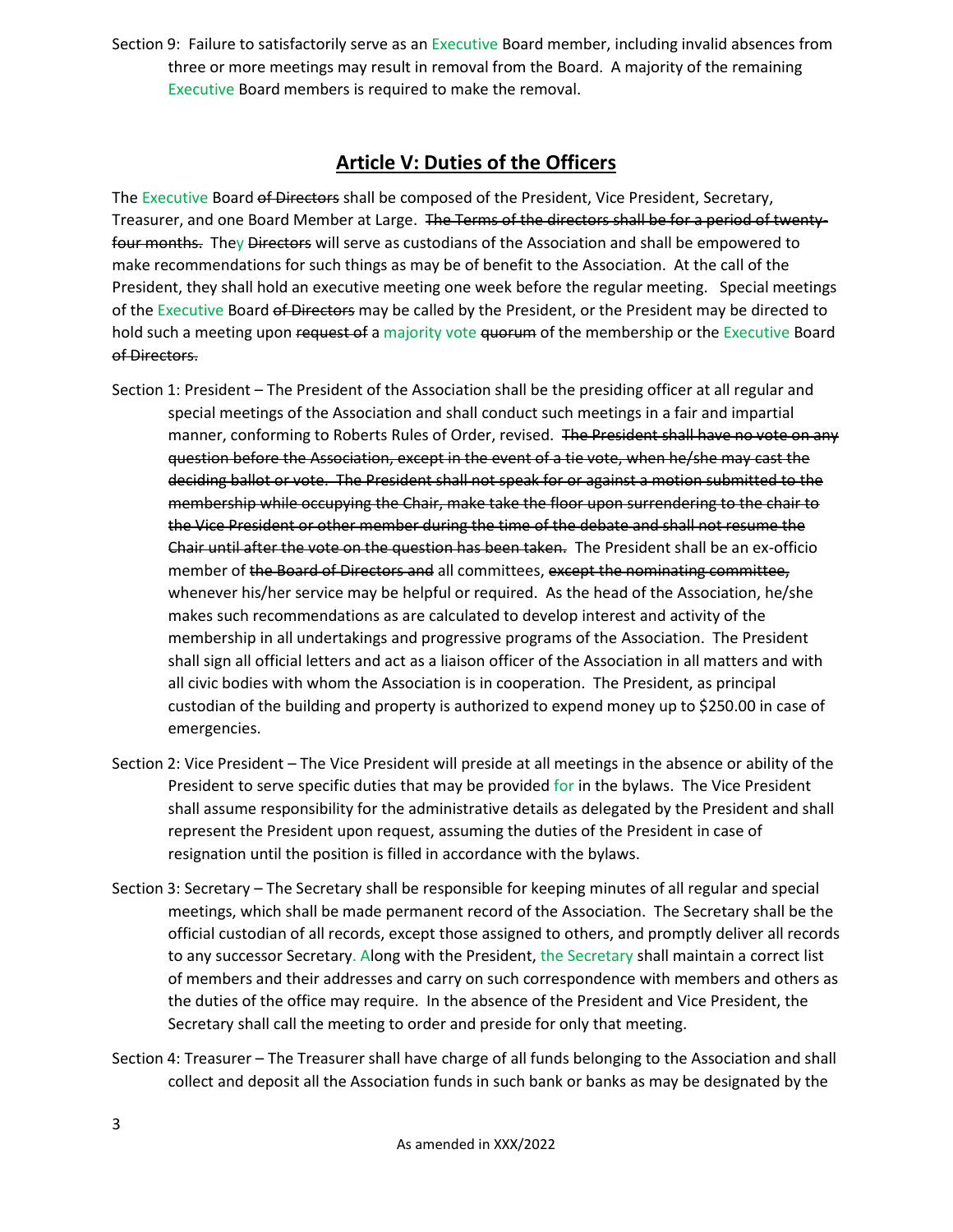Executive Board of Directors. In case of emergencies, the Treasurer may expend monies up to two hundred fifty dollars (\$250) upon approval of the Executive Board of Directors; all larger expenditures to be approved by the voting body. The Treasurer shall submit a verbal report at each meeting of the Association. The books of the Treasurer shall be audited at least annually by an auditor. When the auditor is satisfied that the report is correct, they must sign a statement to that effect at the end of the report. The auditor shall be appointed by the President at least thirty days before the first week in December and at any other requested date. All checks must be signed by the Treasurer and/or the President.

Section 5: Board Member at Large – The BML shall fulfill any duties agreed to by the board members as necessary. This position may change according to the elected member. The BML may assist any other elected officials in the GCA to best meet the needs of the GCA.

#### **Article VI: Committees**

Committees will be formed as required to conduct Association business.

#### **Article VII: Meetings**

- Section 1: Meetings of the Association shall be held as "regular meetings" once each month: day and time at the discretion of the Executive Board. Special Meetings may be called by the President, upon request of the or by a majority vote of members voting at a regular meeting, or upon recommendation by a majority vote of the Executive Board of Directors. All members must be notified by email, phone, or by notice posted on the Association's website, or announcement of the Special Meeting announced at the preceding regular meeting. Such notice must include the purpose of the Special Meeting. Only the specific business stated in the notice shall be transacted at the Special Meeting. In the event of emergency needs, the President or the majority of the Eboard or seven other membership in good standing, may call a Special Meeting.
- Section 2: Fifteen percent of the members in good standing AND four fifths (4/5) Eboard participation, present via Communications Media Technology (CMT) or in person, shall constitute A quorum for the transaction of any business at the regular meeting must consist of not less than three members of which two must be members.

#### **Article VIII: ETHICS**

- Section 1: No endorsements of any partisan political candidate shall be given by the Association. The Association will at all times be non-partisan and non-sectarian in every aspect.
- Section 2: If an officer of GCA decides to run for political office, he or she shall resign the GCA office at the time of filing for the elected position.
- Section 3: No GCA media nor any GCA distribution list may be used for partisan political purposes.
- Section 4: The Executive Board has the authority to expel members whose actions or conduct embarrass or jeopardize the best interests of GCA.
- Section 5: No member of the Executive Board shall use his or her membership for personal, financial, or political gain, either in the public sphere or within GCA; nor shall any member of the Executive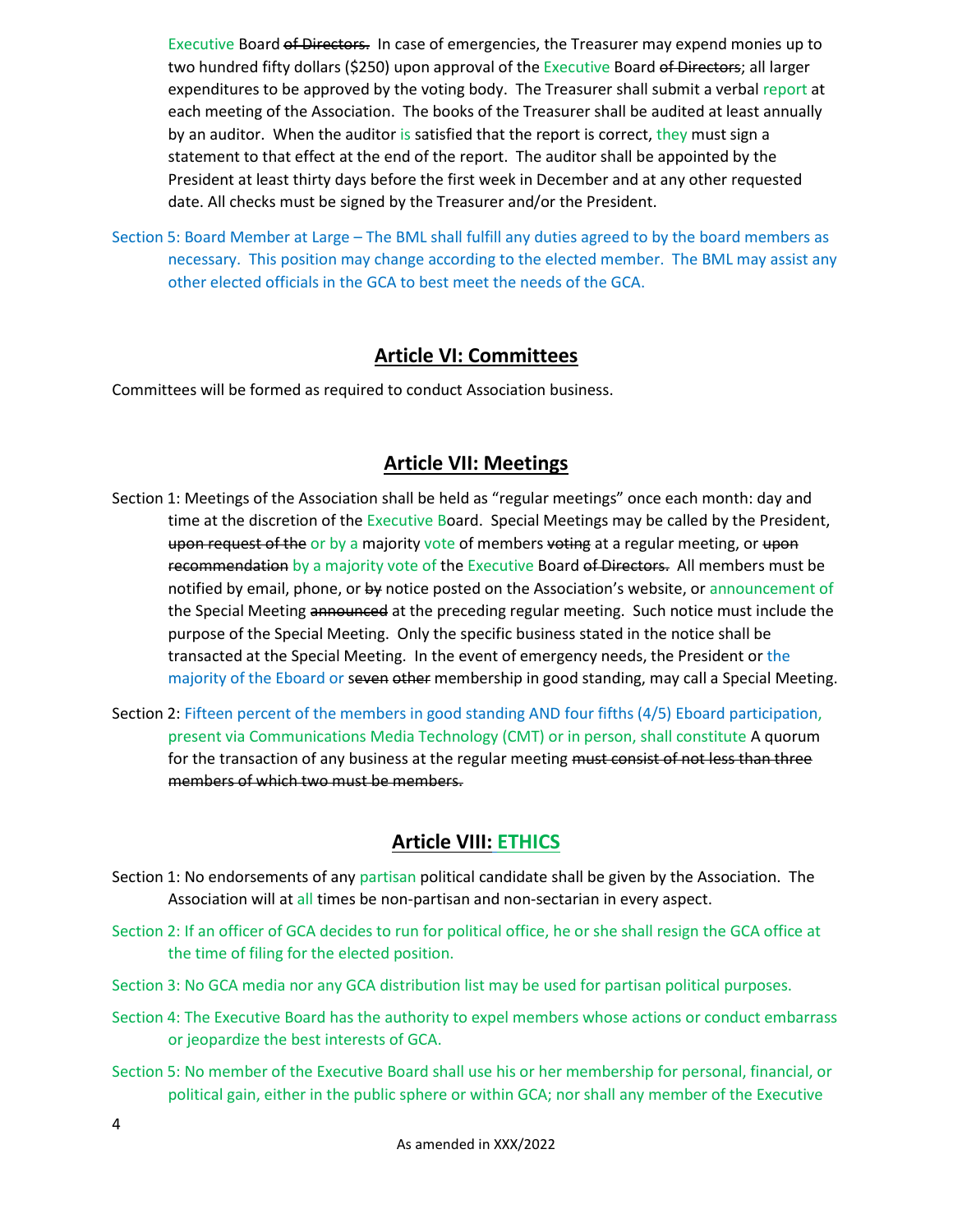Board take any action that will be detrimental to the activities or reputation of GCA, on pain of suspension or expulsion. Both the evaluation of any questionable activity and the action to be taken will be under the jurisdiction of the Executive Board.

#### **Article IX: Amendments to the Bylaws**

These bylaws may be amended, rescinded, repealed or altered. by the quorum specified in Article VII section 2, at any regular meeting. Any proposed amendment must be submitted in writing to the Secretary at a the regular meeting or an Executive Board meeting. previous to the final action. It The proposed changes shall be read in full at that general meeting, or the next general meeting, and then held over to the following meeting. when it shall be debatable previous to action of the Association. Notice of the meeting and the proposed changes will be given to the membership. The proposed changes will be read, debated, and require approval by a two-thirds (2/3) majority vote of the members in good standing present at the noticed meeting.

#### **Article X: Order of Business**

Section 1: The general order of business for regular meetings of the Association shall be as follows:

Meeting Called to Order Moment of Silence Pledge of Allegiance Crimewatch (if available) Program (if scheduled) Approval of minutes of previous meeting Treasurer's Report Unfinished Business New Business and Member Interests Adjournment

Section 2: The business portion of the regular meeting shall not exceed a time limit of two hours one hour except by majority vote of members present in the meeting. Individual discussion or debate shall be limited to the discretion of the President.

#### **Article XI: Dues**

Annual dues for Association membership and method of payment shall be fixed by a majority vote of the membership. Membership cards shall be issued as receipt to those making payment. Current dues are \$10 per year and subject to change set by the Eboard annually.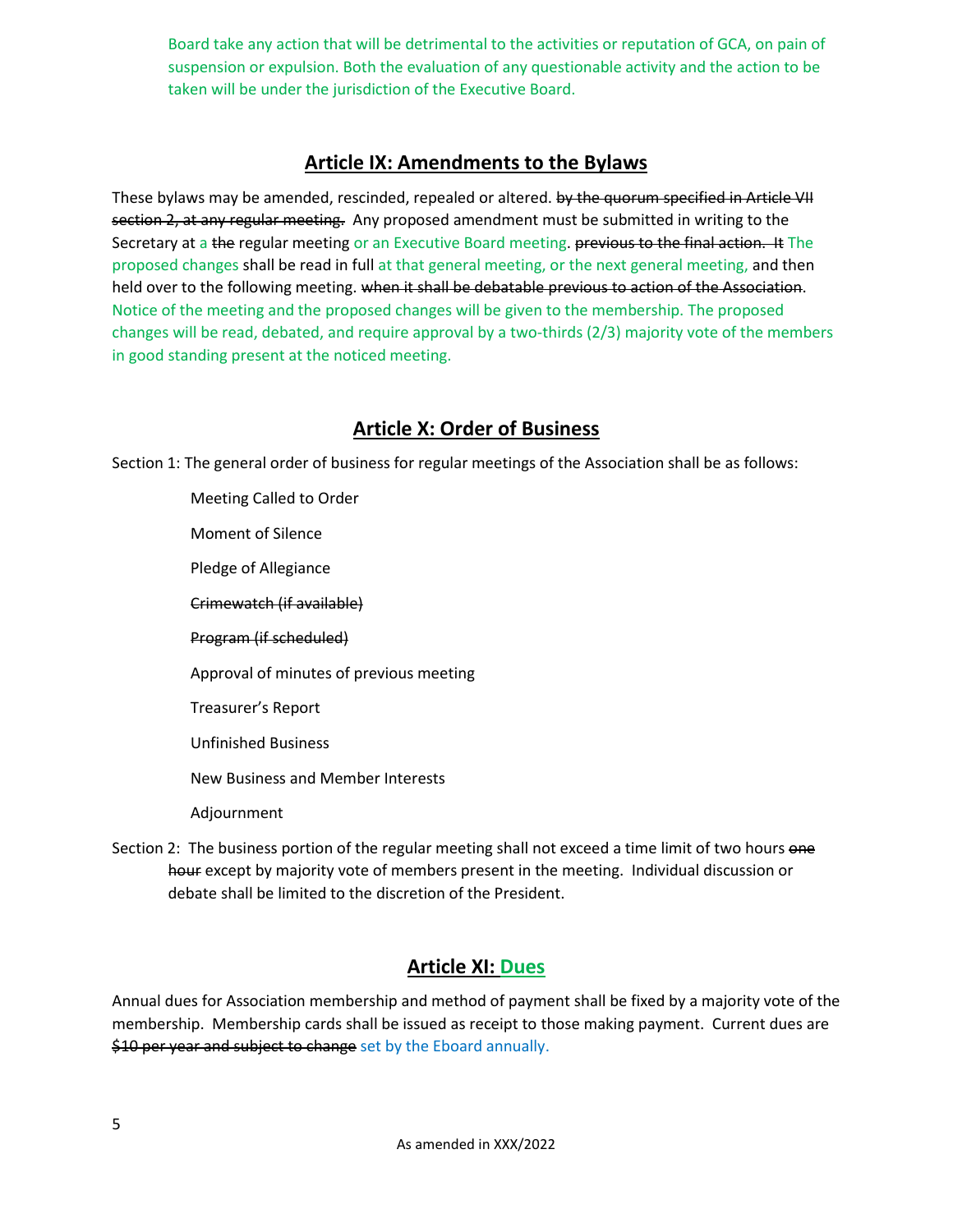# **Article XII: Vacancies in Office**

An unexcused failure of any elected officer to attend three consecutive meetings may be cause for declaring a vacancy in that office. The president may announce an election to fill such vacancy in regular manner as provided in these Bylaws the elected candidate to fill the unexpired term of the office. All such elections must be announced at regular meetings proceedings that in which election is held, but Nominations for vacancies may be made immediately after an office has been declared vacant. The Eboard, by majority vote, may elect to fill the vacancy until the next regular election cycle.

# **Article XIII: Rules of Order**

- Section 1: All meetings of the Association shall be covered in compliance with Robert's rules of Order and parliamentary procedures as provide hearing. Members taking the floor shall rise and be recognized by the chair.
- Section 2: The President shall have the authority to appoint a Sergeant At Arms for that meeting. No person shall be allowed to attend meetings while in a state of intoxication or disorderly conduct or causing embarrassment to others in the meeting. No alcoholic beverages shall be consumed during the meetings on the premises. The use of profanity or unbecoming language, personal inveections or vulgar conduct shall be strictly prohibited.

#### **Article XIV: Impeachment**

Any officer may be removed from office upon a one third  $(1/3)$  vote of forty percent of the listed members in good standing. Less an officer whose office is in question. Thirty days advance notice shall be given the membership of such impeachment proceedings.

# **Article XV: Dissolution of the Association**

- Section 1: If for some reason a member or group of members feels that the operation of the Association can no longer be carried on, a motion for dissolution can be made from the floor in a regular meeting, or a Special Meeting called for that purpose. If the motion is defeated by a simple majority, it may not be brought before the membership again until six months have elapsed. the next regular meeting or Special Meeting called for that purpose.
- Section 2: If the motion for dissolution is carried, it then becomes the responsibility of the Secretary to poll the entire membership in good standing, each member to sign the membership roster either "yes" or "no", the "yes" vote being for, or in favor of, dissolution. The Secretary shall report to the next regular meeting to disclose the results of the membership poll. Three/fourths  $(3/4)$  of the entire membership will be necessary to carry the motion. If the motion is defeated, it may not be brought before the membership until a year has six months have elapsed.
- Section 3. If the motion to dissolve is carried, the Secretary must immediately notify the Associations legal counsel. If the Association does not have legal counsel, such counsel must be obtained at the earliest possible time. The retaining of legal counsel shall be the obligation of all officers and trustees jointly.